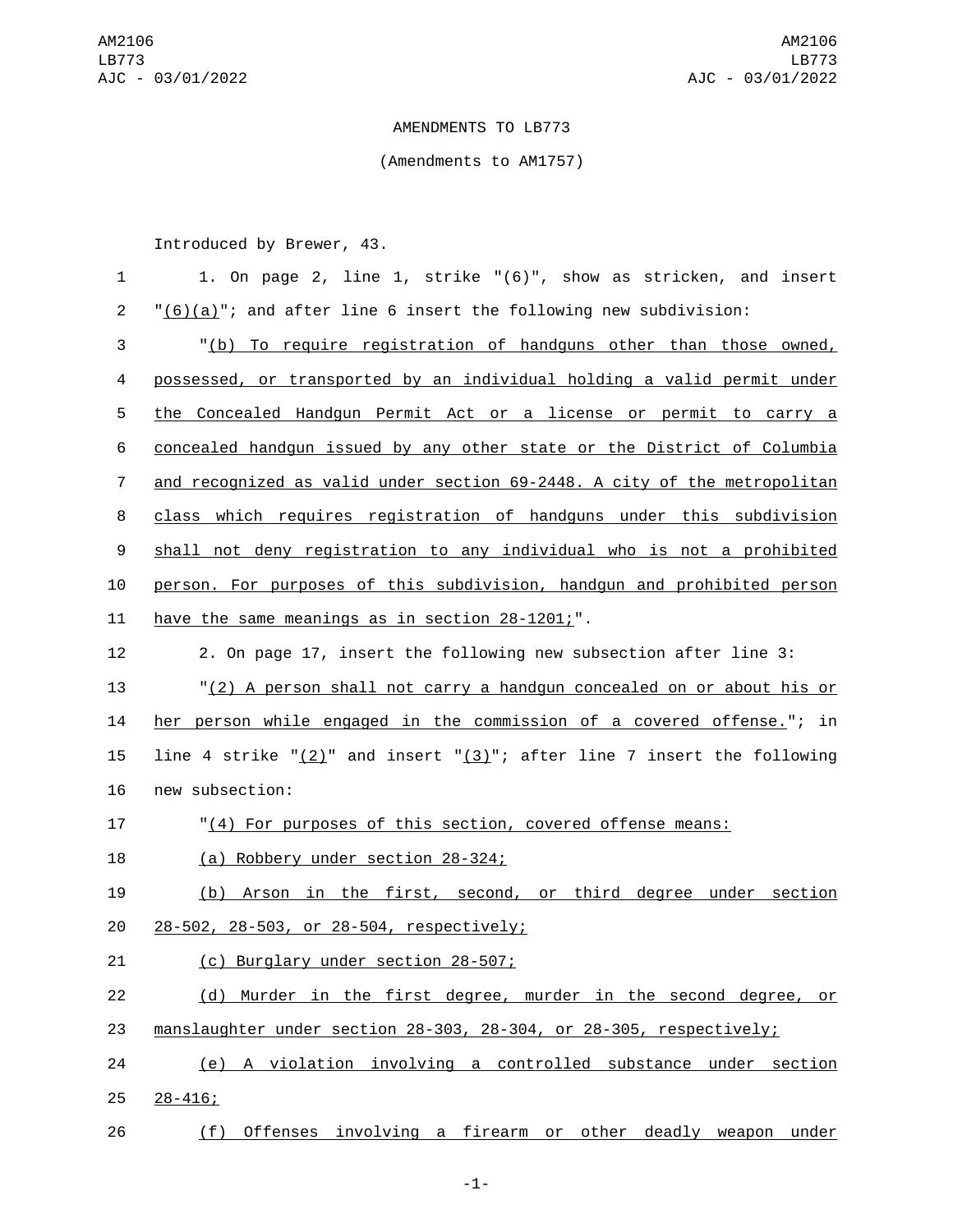| 1                | section 28-1203, 28-1204.03, 28-1204.04, 28-1205, 28-1207, 28-1208,      |
|------------------|--------------------------------------------------------------------------|
| $\overline{c}$   | 28-1212.01, 28-1212.03, or 28-1212.04, except that for a violation of    |
| 3                | section 28-1205, the violation of this section cannot serve as the       |
| 4                | predicate offense;                                                       |
| 5                | (g) Assault in the first degree, assault in the second degree, or        |
| 6                | assault by strangulation or suffocation under section 28-308, 28-309, or |
| $\overline{7}$   | 28-310.01, respectively;                                                 |
| 8                | (h) Assault on an officer, an emergency responder, a state               |
| $\boldsymbol{9}$ | correctional employee, a Department of Health and Human Services         |
| 10               | employee, or a health care professional in the first, second, or third   |
| 11               | degree under section 28-929, 28-930, or 28-931, respectively, or assault |
| 12               | on an officer, an emergency responder, a state correctional employee, a  |
| 13               | Department of Health and Human Services employee, or a health care       |
| 14               | professional using a motor vehicle under section 28-931.01;              |
| 15               | (i) Theft by unlawful taking or disposition under section 28-511;        |
| 16               | (j) Theft by receiving stolen property under section 28-517;             |
| 17               | (k) Theft by deception under section 28-512;                             |
| 18               | (1) Theft by extortion under section 28-513;                             |
| 19               | (m) Kidnapping under section 28-313;                                     |
| 20               | (n) Any forgery offense under sections 28-602 to 28-605;                 |
| 21               | (o) Criminal impersonation under section 28-638;                         |
| 22               | (p) Tampering with a publicly exhibited contest under section            |
| 23               | $28 - 614$ ;                                                             |
| 24               | (q) Unauthorized use of a financial transaction device or criminal       |
| 25               | possession of a financial transaction device under section 28-620 or     |
| 26               | 28-621, respectively;                                                    |
| 27               | (r) Pandering under section 28-802;                                      |
| 28               | (s) Keeping a place of prostitution under section 28-804;                |
| 29               | (t) Bribery, bribery of a witness, or bribery of a juror under           |
| 30               | section 28-917, 28-918, or 28-920, respectively;                         |
| 31               | (u) Tampering with a witness or an informant or jury tampering under     |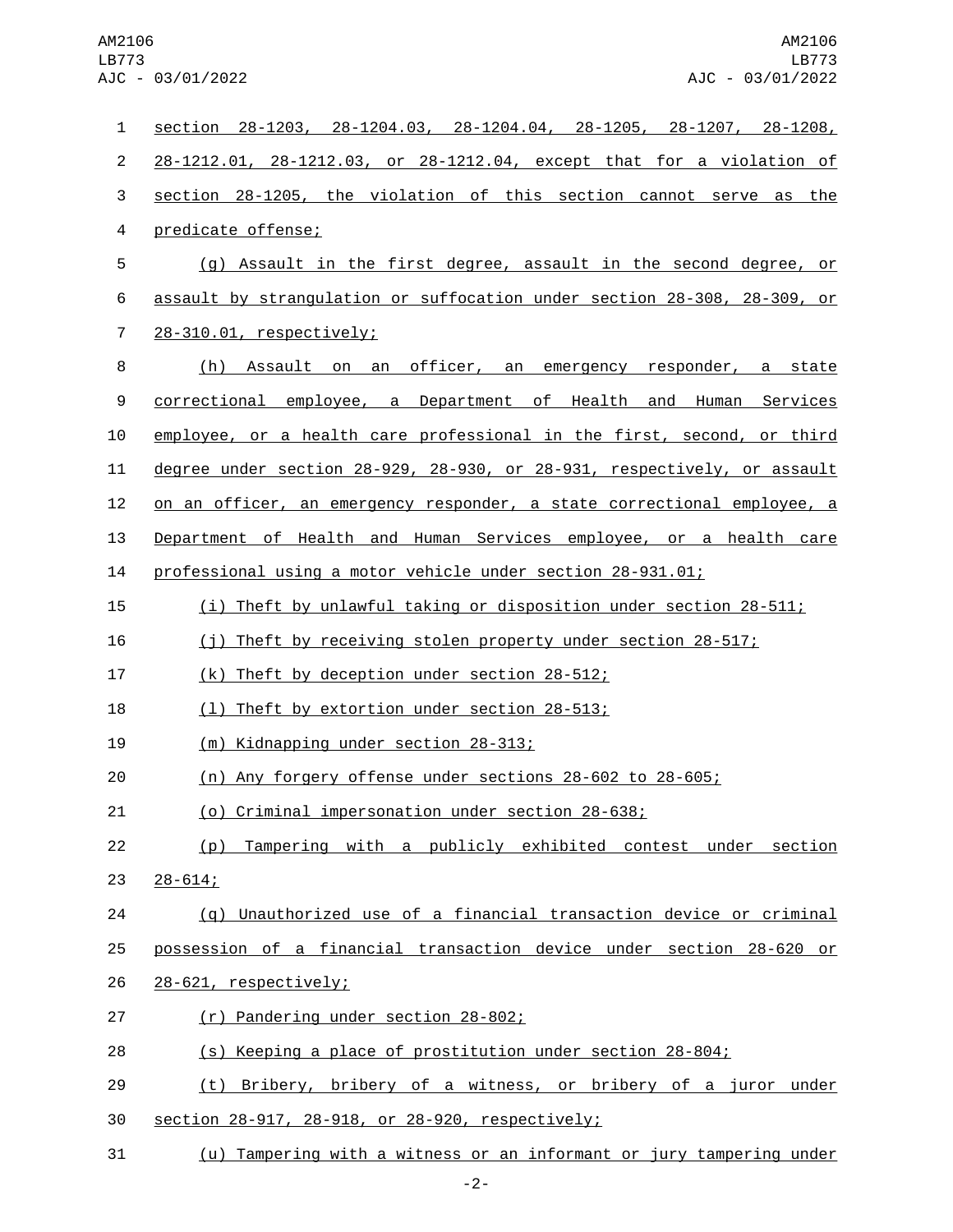AM2106 LB773 AJC - 03/01/2022

1 section 28-919; (v) Unauthorized application of graffiti under section 28-524; (w) Dogfighting, cockfighting, bearbaiting, or pitting an animal 4 against another under section 28-1005; (x) Promoting gambling in the first degree under section 28-1102; (y) Criminal child enticement under section 28-311; (z) Terroristic threats under section 28-311.01; 8 (aa) Stalking under section 28-311.03; (bb) False imprisonment in the first degree or false imprisonment in the second degree, under section 28-314 or 28-315, respectively; (cc) Sexual assault in the first degree or sexual assault in the second or third degree, under section 28-319 or 28-320, respectively; (dd) Sexual assault of a child in the first degree or sexual assault of a child in the second or third degree, under section 28-319.01 or 28-320.01, respectively;15 (ee) Sexual abuse of a protected individual under section 28-322.04; 17 (ff) Domestic assault under section 28-323; (gg) Impersonating a public servant or impersonating a peace officer 19 under section  $28-609$  or  $28-610$ , respectively; (hh) Operating a motor vehicle or vessel to avoid arrest under 21 section 28-905; (ii) Introducing implements for escape under section 28-913; (jj) Loitering about a penal institution under section 28-914; 24 (kk) Labor trafficking, labor trafficking of a minor, sex trafficking, or sex trafficking of a minor under section 28-831; (ll) Knowing violation of a sexual assault protection order under **section 28-311.11;**  (mm) Assault in the third degree under section 28-310 if punishable 29 as a Class I misdemeanor; (nn) Assault of an unborn child in the first, second, or third degree under section 28-397, 28-398, or 28-399, respectively;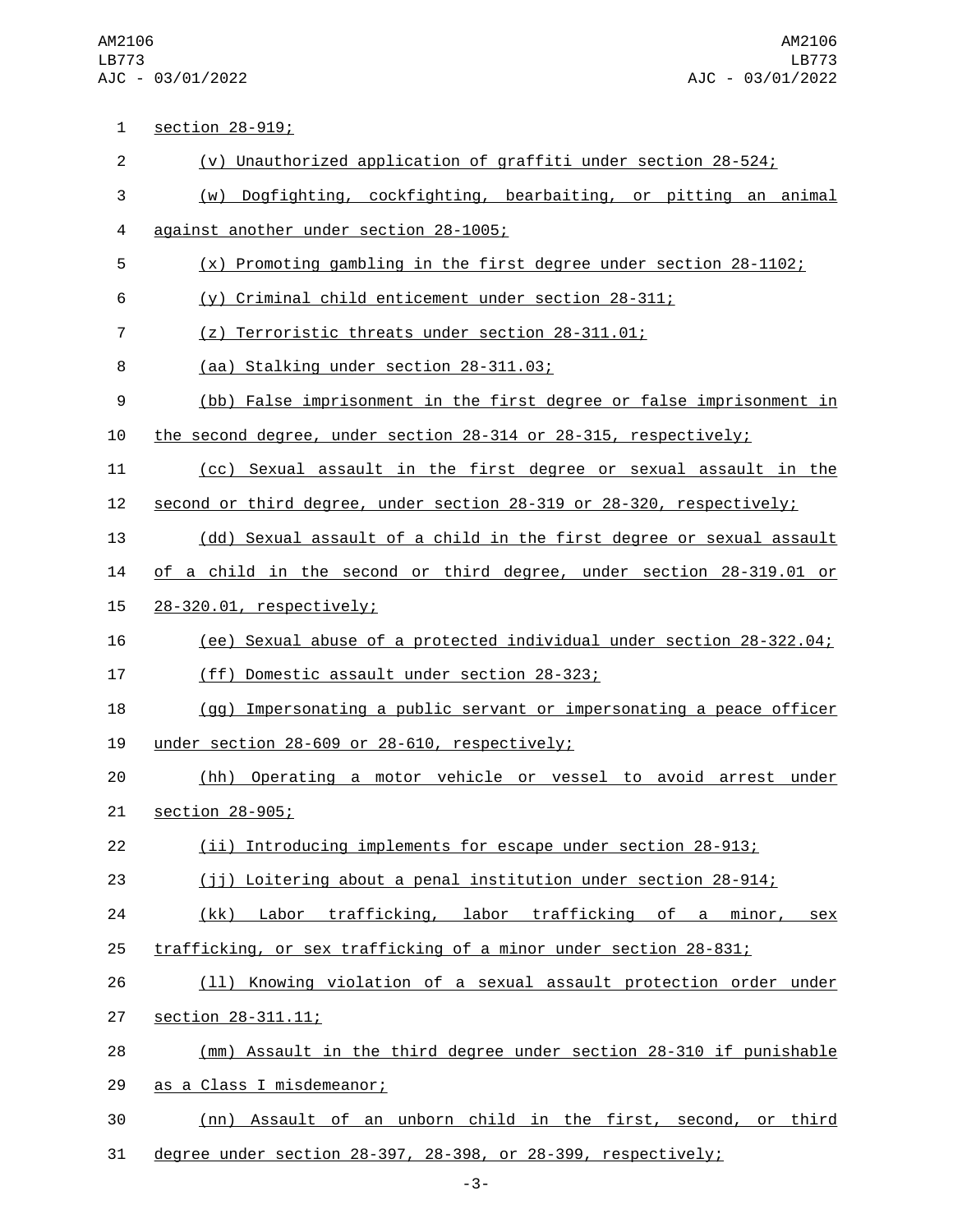## AM2106 LB773 AJC - 03/01/2022

| 1              | (oo) Theft in violation of section 28-518 when the offense is       |
|----------------|---------------------------------------------------------------------|
| $\overline{2}$ | classified as a Class I misdemeanor or a felony;                    |
| 3              | (pp) First or second degree criminal trespass under section 28-520  |
| 4              | or 28-521, respectively;                                            |
| 5              | (gg) Prostitution under section 28-801;                             |
| 6              | (rr) Solicitation of prostitution under section 28-801.01;          |
| $\overline{7}$ | (ss) Debauching a minor under section 28-805;                       |
| 8              | (tt) Obstructing government operations under section 28-901;        |
| 9              | (uu) Resisting arrest under section 28-904;                         |
| 10             | (vv) Obstructing a peace officer under section 28-906;              |
| 11             | Interference with a fireman on official duty under section<br>(WW)  |
| 12             | $28 - 908$ ;                                                        |
| 13             | (xx) Assault with a bodily fluid against a public safety officer    |
| 14             | under section 28-934;                                               |
| 15             | (yy) Use of explosives without a permit under section 28-1218;      |
| 16             | (zz) Concealing the death of another person under section 28-1302;  |
| 17             | (aaa) Knowing violation of a protection order under section 42-924; |
| 18             | (bbb) Manufacturing spirits without a license under subsection (2)  |
| 19             | <u>of section 53-1,100;</u>                                         |
| 20             | Offenses involving an imitation controlled substance under<br>(ccc) |
| 21             | section 28-445 if punishable as a Class II misdemeanor;             |
| 22             | (ddd) An offense relating to an inspection warrant under section    |
| 23             | $29 - 835$ ;                                                        |
| 24             | (eee) Failure to obey a lawful order of a peace officer under       |
| 25             | subsection $(2)$ of section $60-6,110$ ;                            |
| 26             | (fff) Harassment of a police animal under subsection (3) of section |
| 27             | $28 - 1009$ ;                                                       |
| 28             | (ggg) Offenses involving a service animal under section 28-1009.01; |
| 29             | (hhh) Discharging a firearm or weapon from a public way under       |
| 30             | section 28-1335;                                                    |
| 31             | (iii) Resisting or obstructing an officer or employee of the Game   |

-4-